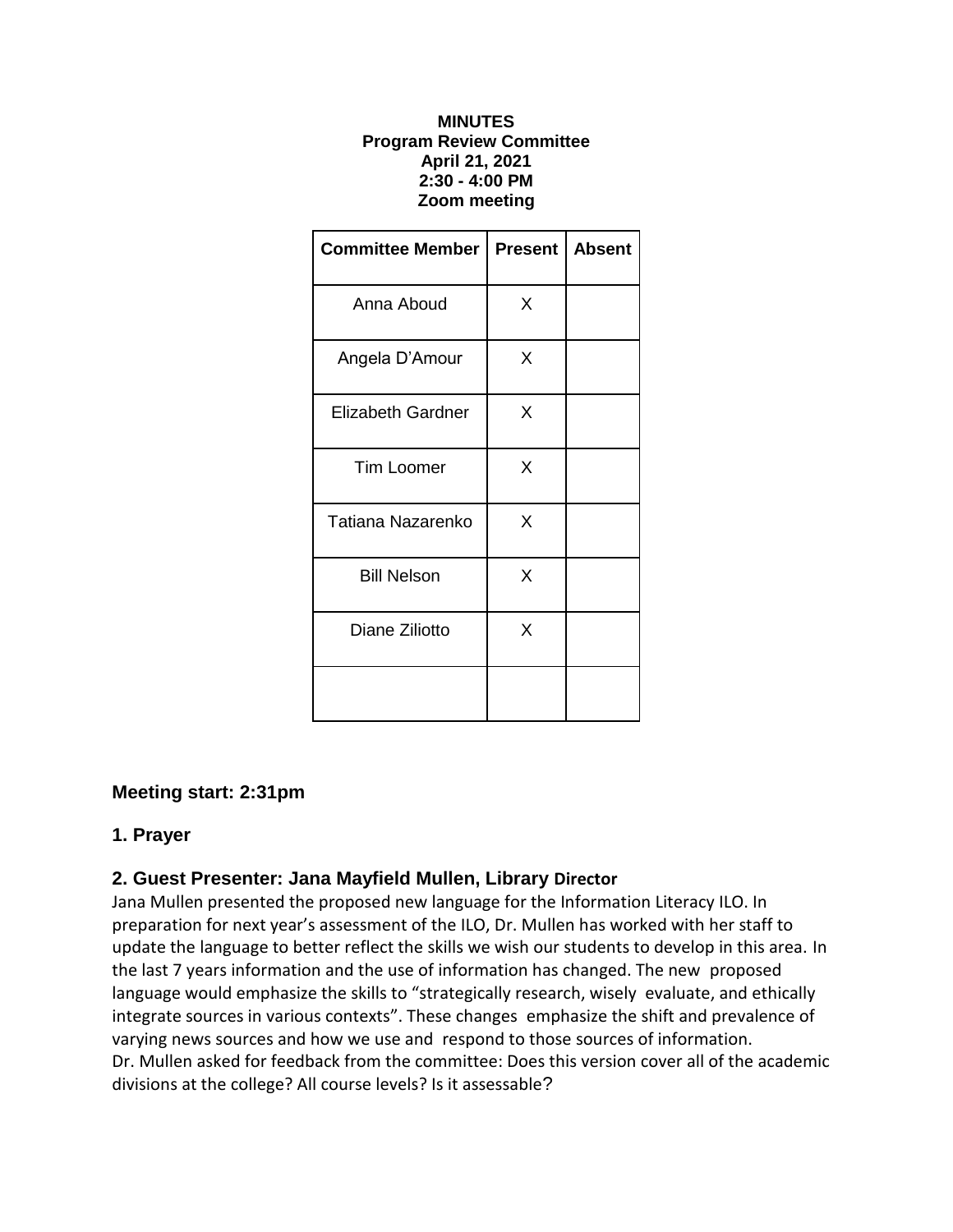# **3. Approval of PRC Minutes April 7, 2021**

Minutes approved.

## **4. Status of the team reports: Bill and Elizabeth**

Tatiana Nazarenko stated that she had seen a copy of the draft of the response to Chemistry's Six Year Report. The team will meet this week to scale back the number of recommendations (from 21 to something much more manageable), and the final report will be sent to the department and to Tatiana.

Elizabeth Gardner stated that the response to Math and CS is almost ready to go; it will be circulated among the team members on April 22, and after final edits, will then be sent to the department and to Tatiana.

Tatiana told the committee that she has been allotted two minutes at the April 23 Faculty Meeting to announce the best Annual Reports of this year. She asked the committee if she should also mention the best Six Year Report. The group advised her to do so.

### **5. Disaggregated departmental data to support equity and inclusion**

Tatiana recently polled the academic departments to find out what kinds of data they would like to see to help them assess equity and inclusion. She heard back from several departments that asked for a variety of data.

The committee discussed requests for information regarding first generation students and race and ethnicity data. The problem is that this is all self-reported information and not always reliable. The college needs to develop definitions for these so that incoming students fully understand what the questions are asking. Angela D'Amour stated that Student Life is trying to address how students self-report. Student Success Coaches are consistently meeting with new students and have better opportunities to collect more accurate data.

The committee discussed several requests:

- Art department would like to see data on their students' debt load.
- Political Science department would like to know if their students attended public or private high schools.
- Theatre Arts would like to see results of any senior exit surveys done with their students.

The committee also discussed exit surveys in general. Angela D'Amour confirmed that students who leave the college without graduating are offered exit surveys, but it's up to the student to participate (and they don't always do so). Tim Loomer also said that in his experience, students have multiple reasons for leaving an institution, but may only offer one reason because they think it is least likely to be questioned.

Related conversation: so many students start out their first year intending to pursue STEM majors and then change. What prompts this? How do we collect this information?